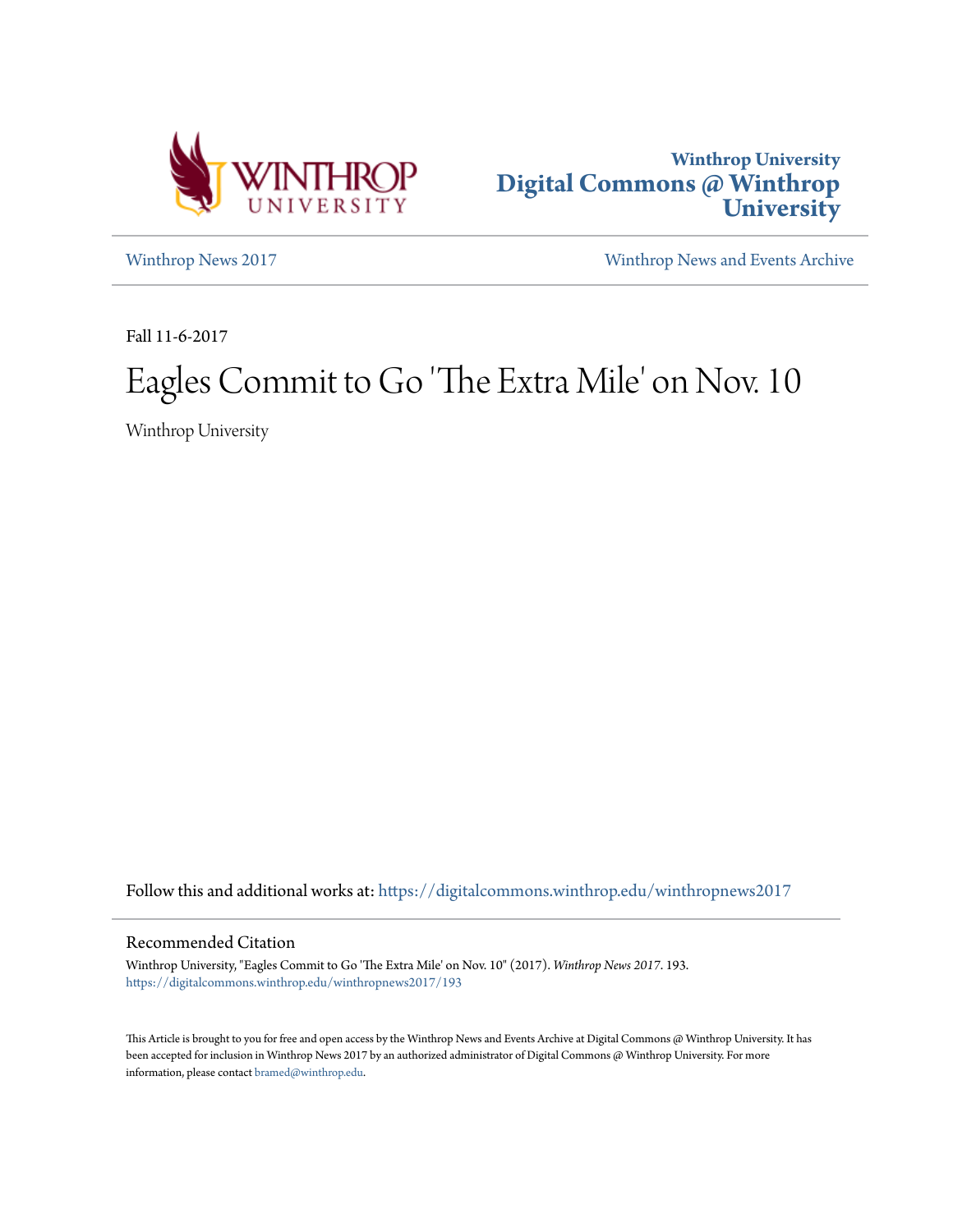All News Archives

RSS News Feeds

Winthrop in the News

- 89 年 -



(FYE), Winthrop Athletics and student organizations campus wide have partnered to organize a new initiative called **"The Extra Mile."** On Friday, Nov. 10, all students, faculty and staff, and community members are invited to participate in a onemile walk to the Coliseum before the first home men's basketball game.

"The goal of this initiative is to rally around Winthrop's athletic program while fostering connection among students, athletics,

community members and Winthrop as a whole," said **Leah Kendall**, director of the FYE office.

People interested in "going the extra mile" can meet in the Withers/W.T.S. Building parking lot at 5 p.m. The group will walk down Eden Terrace, which will be closed for the occasion, to the Coliseum, where community members will greet the crowd with a tailgate. Three local churches have donated hot dogs, chips and bottled water. Student participants will also receive The Extra Mile T-shirts.

The group will then go inside the Coliseum for the 7 p.m. men's basketball game against Southern Illinois and are encouraged to keep that fire alive for the first women's home game on Nov. 12 at 2 p.m. against Duquesne.

"We want to invite every student to go the extra mile to support their athletic teams," Kendall explained. "But the vision for The Extra Mile is bigger than basketball. The hope is that students will go The Extra Mile in all that they do—in the classroom, in their academic pursuits and in their future career."

While the initiative starts with promoting the start of basketball season, the Nov. 10 walk is just the beginning. As Kendall mentions, the goal is that "The Extra Mile" will translate across campus, challenging the Winthrop community to go "The Extra Mile" in all that they do.

Are you ready to go the extra mile? Scan the QR code via your phone's QR code scanner or Snapchat and say, "I commit to go the extra mile." Visit The Extra Mile – Winthrop University